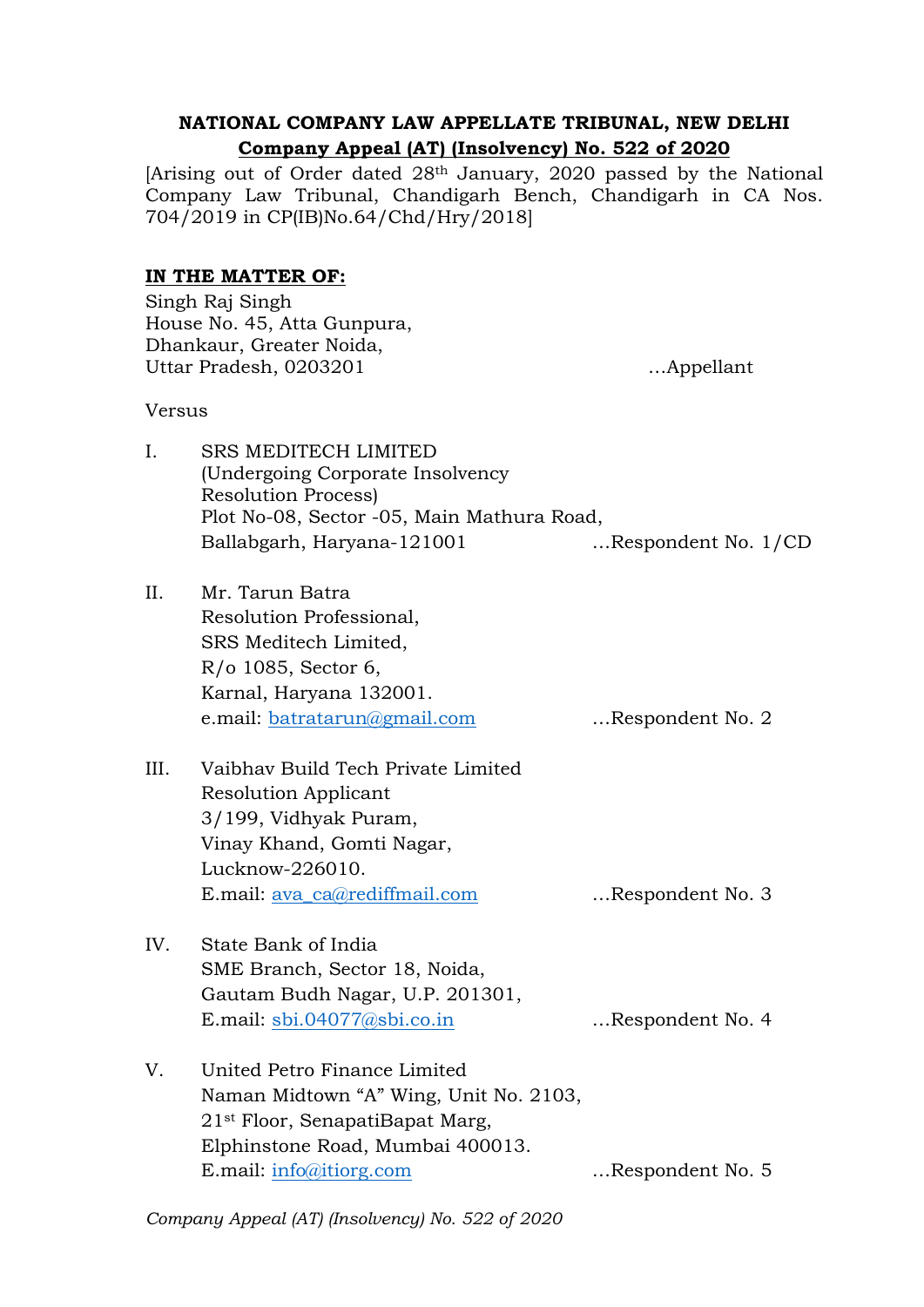| VI.  | Bajaj Finance Limited<br>3 <sup>rd</sup> Floor, Panchshil Tech Park,<br>Plot $43/1$ , $43/2$ & $44/2$ ,<br>Viman Nagar, Pune 411014 Maharashtra                                                                                    |                    |  |
|------|------------------------------------------------------------------------------------------------------------------------------------------------------------------------------------------------------------------------------------|--------------------|--|
|      | E.mail: vijay.r@bajajfinserv.in                                                                                                                                                                                                    | Respondent No. 6   |  |
| VII. | Oxyzo Financial Services Private Limited<br>Shop No. G - 22 C (UGF) D-1 (K-84)<br>Green Park Main New Delhi 110016<br>ALSO AT<br>101, First Floor Vipul Agora Mall,<br>MG Road Gurgaon 122002 Haryana,<br>e.mail: finance@oxyzo.in | Respondent No. 7   |  |
|      | VIII. Epimoney Private Limited<br>249A, Ambujammal St Off TTK Road,<br>Alwarpet Chennai, Tamil Nadu 600018<br><b>ALSO AT</b><br>New Era Mills Compound, Mogul Lane,<br>Matunga (W) Mumbai 400016,                                  |                    |  |
|      | E.mail: anil.jaggia@epimoney.com                                                                                                                                                                                                   | Respondent No. 8   |  |
| IX.  | Siemens Financial Services Private Limited<br>Plot No. 2, Sector No. 2, Kharghar Nod,<br>Navi Mumbai Raigarh Maharashtra 410210,<br>E.mail: sfs.compliance.in@siemens.com                                                          | Respondent No. 9   |  |
| Х.   | Hero Fincorp Limited<br>34, Community Centre, Basant Lok<br>Vasant Vihar New Delhi 110057<br>ALSO AT<br>9 Community Centre, Basant Lok,<br>Vasant Vihar New Delhi 110057,<br>e.mail: investors@herofincorp.com                     | Respondent No. 10  |  |
|      |                                                                                                                                                                                                                                    |                    |  |
| XI.  | Dewan Housing Finance Corporation Limited<br>Warden House 2 <sup>nd</sup> Floorsir P M Road,<br>Fort Mumbai 400001                                                                                                                 |                    |  |
|      | E.mail: secretarial@dhfl.com                                                                                                                                                                                                       | Respondent No. 11. |  |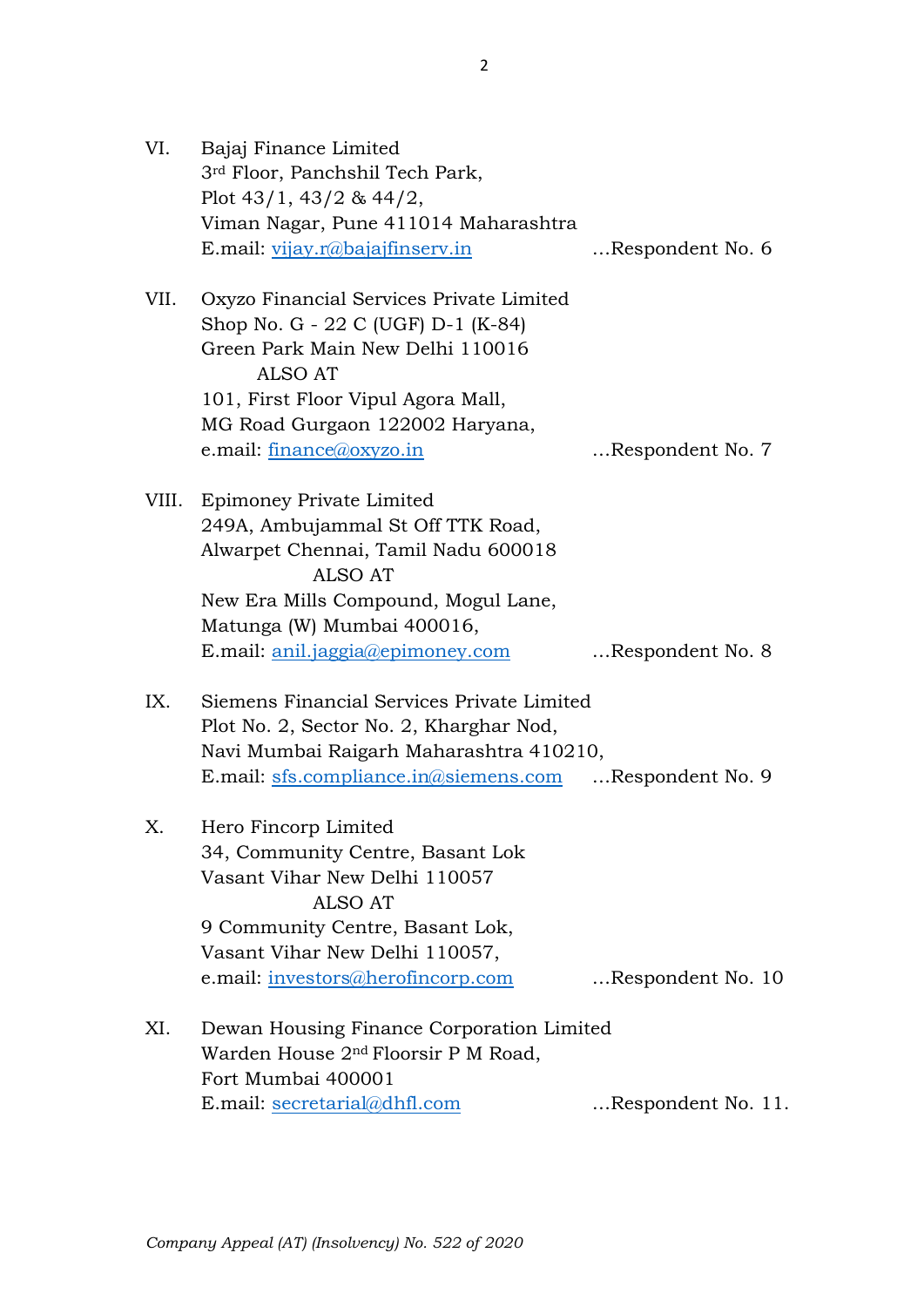| XII.  | Edelweiss Retail Finance Limited                                                     |                   |
|-------|--------------------------------------------------------------------------------------|-------------------|
|       | Tower 3, Wing B, Kohinoor City Mall,                                                 |                   |
|       | Kohinoor City Kirol Road,                                                            |                   |
|       | Kurla(W) Mumbai City 400070                                                          |                   |
|       | E.mail: CS.CBG@edelweissfin.com                                                      | Respondent No. 12 |
| XIII. | Equitas Small Finance Bank Limited<br>4 <sup>th</sup> Floor, Spencer Plaza, No. 769, |                   |
|       | Phase II, Anna Salai Chennai - 600002                                                |                   |

#### **Present:**

| <b>For Appellant:</b>   | Mr. ArunSaxena, Sr. Advocate with Ms. Nalini<br>and Mr. Shivam Mishra, Advocates. |
|-------------------------|-----------------------------------------------------------------------------------|
| <b>For Respondents:</b> | Mr. Sumesh Dhawan, Mr. Tarun Batra and                                            |
|                         | Ms. Geetika Sharma, Advocates for R-2.                                            |
|                         | Ms. Vatsala Kak and Mr. Apoorva Choudhary,                                        |
|                         | <b>Advocates for R-3</b>                                                          |

E.mail: [secretarial@equitas.in](mailto:secretarial@equitas.in) …Respondent No. 13

#### **J U D G M E N T**

### **BANSI LAL BHAT, J.**

This Appeal has been preferred by a member of the suspended Board of Directors of M/s SRS Meditech Limited and Ors. (for short the 'Corporate Debtor') assailing approval of the Resolution Plan of Vaibhav Build Tech Private Limited (Respondent No.3/ Successful Resolution Applicant) the Adjudicating Authority, National Company Law Tribunal, Chandigarh Bench, Chandigarh (for short 'Adjudicating Authority') primarily on the ground that the networth criteria, which was crucial, was overlooked and certificate produced by the Respondent No.3 in regard to its networth was fraudulent and sham which vitiated the whole exercise and approval of said Resolution Plan.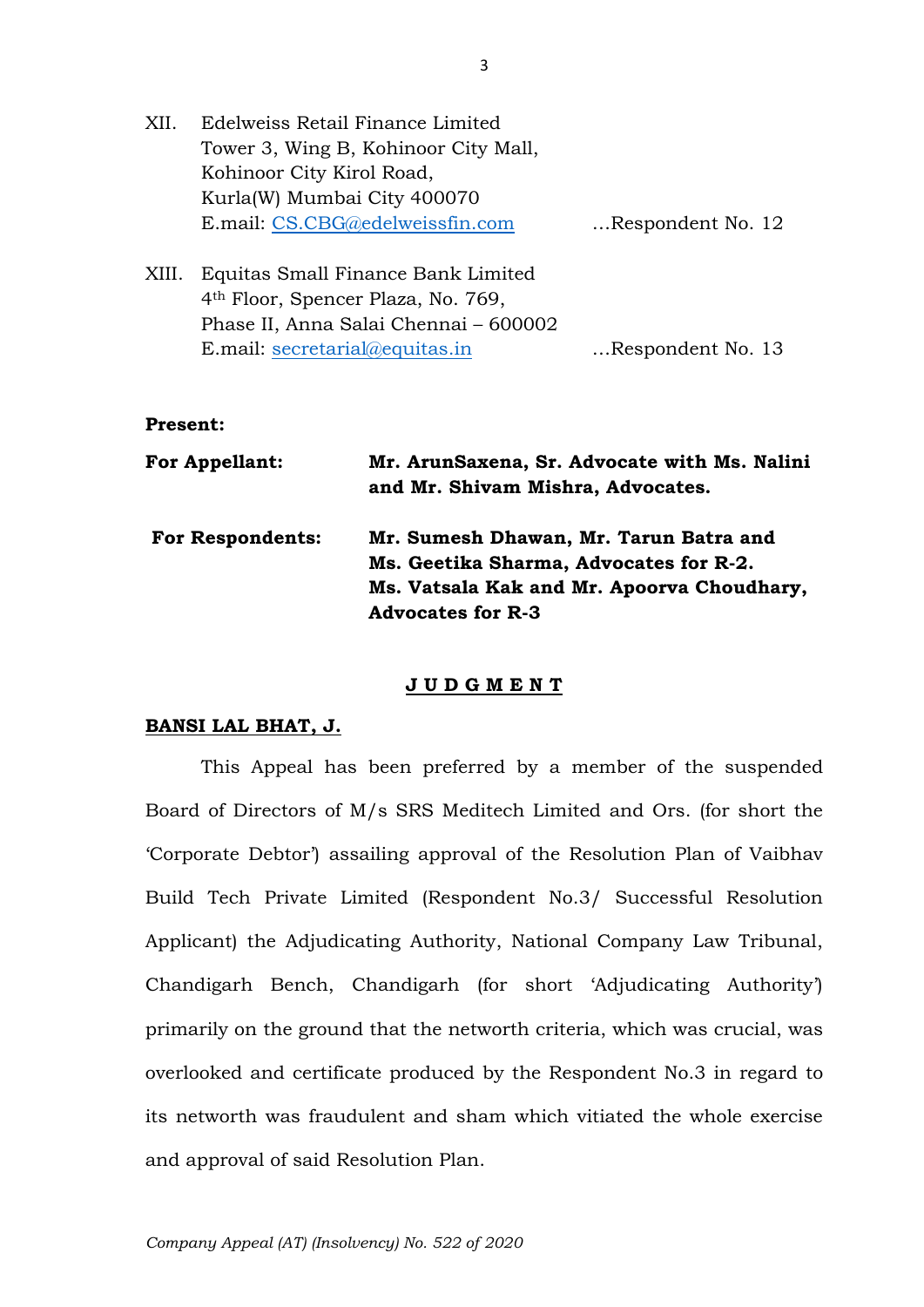2. Before dwelling upon the grounds on which the approval of Resolution Plan has been assailed, it would be appropriate to briefly advert to the factual matrix of the case. The Adjudicating Authority admitted Application under Section 9 of Insolvency and Bankruptcy Code, 2016 (for short 'IBC') filed by an Operational Creditor viz Durga Enterprises. It happened on 2nd November, 2018. Subsequently Interim Resolution Professional (for short 'IRP') came to be appointed on 15th November, 2018. Corporate Insolvency Resolution Process was set in motion with public announcement made by the IRP inviting Expression of Interest from prospective Resolution Applicants. Committee of Creditors was constituted which approved the eligibility criteria of networth of Rs.5 crores for submission of Resolution Plan along with the evaluation matrix as proposed by the Resolution Professional. Respondent No.3 initially submitted networth certificate dated 1st October, 2018 but realizing that there was an error in the certificate, submitted a revised networth certificate dated 15th March, 2019, which was placed before the Committee of Creditors. Thereafter, Resolution Plans were invited from the prospective Resolution Applicants. Respondent No.3 submitted its Resolution Plan which was presented before the Committee of Creditors in its 7th meeting held on 24th July, 2019. The Committee of Creditors advised Respondent No.3 to revise the Resolution Plan on financial terms and also fix timelines of recovery from government institutions. A revised Resolution Plan came to be filed by Respondent No.3 on 27th July, 2019, which was placed before the Committee of Creditors meeting held on 31<sup>st</sup> July, 2019. E-voting was conducted on 7th and 8th August, 2019. The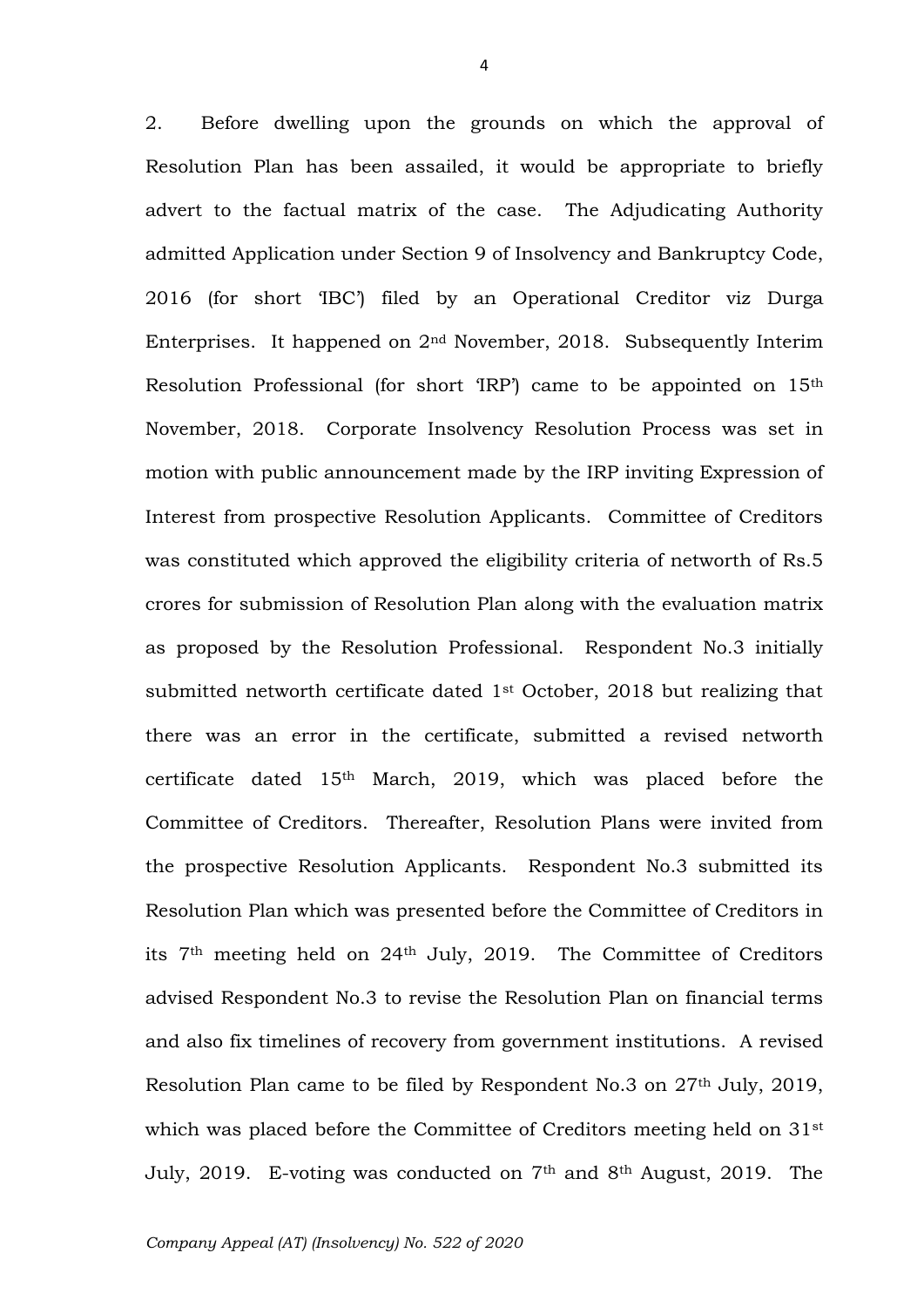revised Resolution Plan submitted by Respondent No.3 was approved by Committee of Creditors with 92.65% voting. Subsequently the approved resolution Plan was placed before the Adjudicating Authority who approved the same in terms of the impugned order which has been assailed in this Appeal. It is apt to notice that subsequently Appellant filed CA 67/2020 before the Adjudicating Authority seeking recall of the impugned order. Same was dismissed by the Adjudicating Authority.

3. Assailing the impugned order learned Counsel for the Appellant submitted that the Resolution Professional had accepted the bid of Respondent No.3 despite the fact that Respondent No.3 did not comply with the networth eligibility as evident from the networth certificate submitted by Respondent No.3. Thus, provisions of Section 25(2)(h) of IB Code were violated. It is submitted that this important and crucial aspect was completely ignored by Respondent No.2 and the Committee of Creditors while approving Resolution Plan of Respondent No.3. It is further submitted that Respondent No.3 had submitted a back dated networth certificate from Anish Verma& Associates showing the networth as Rs.637.40 lakhs as on 31st August, 2018 but the certificate had clubbed the networth of Respondent No.3 with another company viz JSV Motors & Construction Pvt. Ltd. though JSV Motors and Constructions Pvt. Ltd. was not a Resolution Applicant either singly or jointly with Respondent No.3. It is further submitted that the networth certificate is not in accordance with the provisions of the Companies Act, 2013. It is further pointed out that the networth of Respondent No.3 as on 31<sup>st</sup> March, 2018 and 2019 was only 24.65 lakhs and 2.93 crores respectively,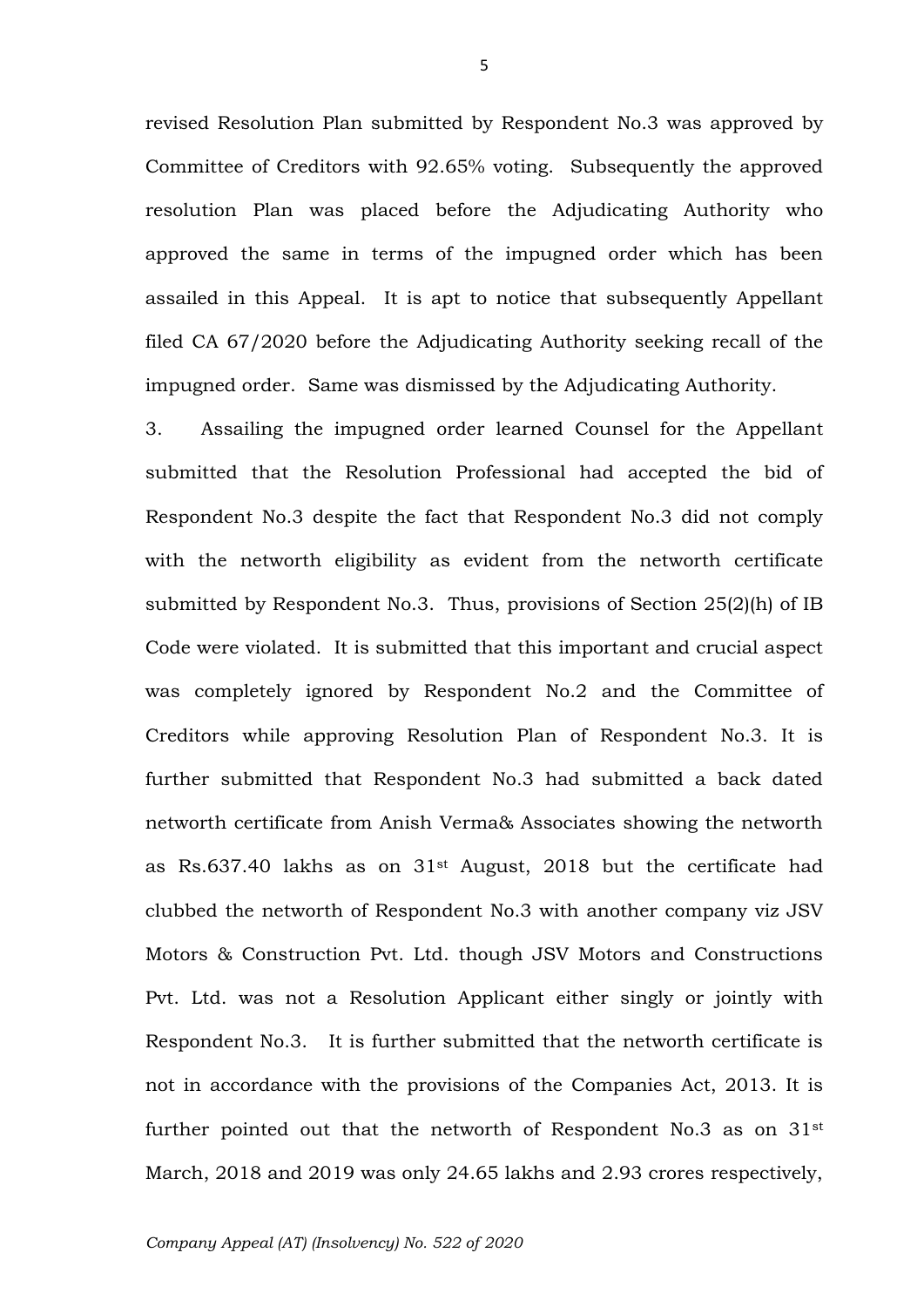which was much less than the eligibility criteria of Rs.5 crores. The learned Counsel for the Appellant also submitted that Regulation 35 of the (Insolvency Resolution Process for Corporate Persons) Regulation, 2016 has been violated as the valuers only asked to calculate liquidation value of plant and machinery and not entire assets of Corporate Debtor. It is submitted that Respondent No.2 failed to get the valuation of fixed assets properly and the current assets including receivables were not included in valuation. It is further submitted that the Resolution Professional as also the Committee of Creditors failed to ensure maximization of value of the assets of the Corporate Debtor and the approved Resolution Plan of Respondent No.3 contravenes provisions of law.

4. It is submitted on behalf of Respondent No.2 – Corporate Debtor that the Appellant has no locus-standi as he had not raised any objection during Corporate Insolvency Resolution Process and in reply to CA No.703 the Appellant had contended that he had been falsely arrayed and shown as Director of Corporate Debtor while he had been attending the CoC meetings only to secure the release of his properties mortgaged with the Banks. It is further submitted that the valuation of the assets of the Corporate Debtor has been conducted in accordance with the provisions of the IB Code and Regulations with two Registered Valuers appointed to determine the fair value and liquidation value of the Corporate Debtor. It is further submitted that upon noticing the error in the networth certificate submitted by Respondent No.3 clarification was sought by CoC from Respondent No.3 who immediately submitted a revised networth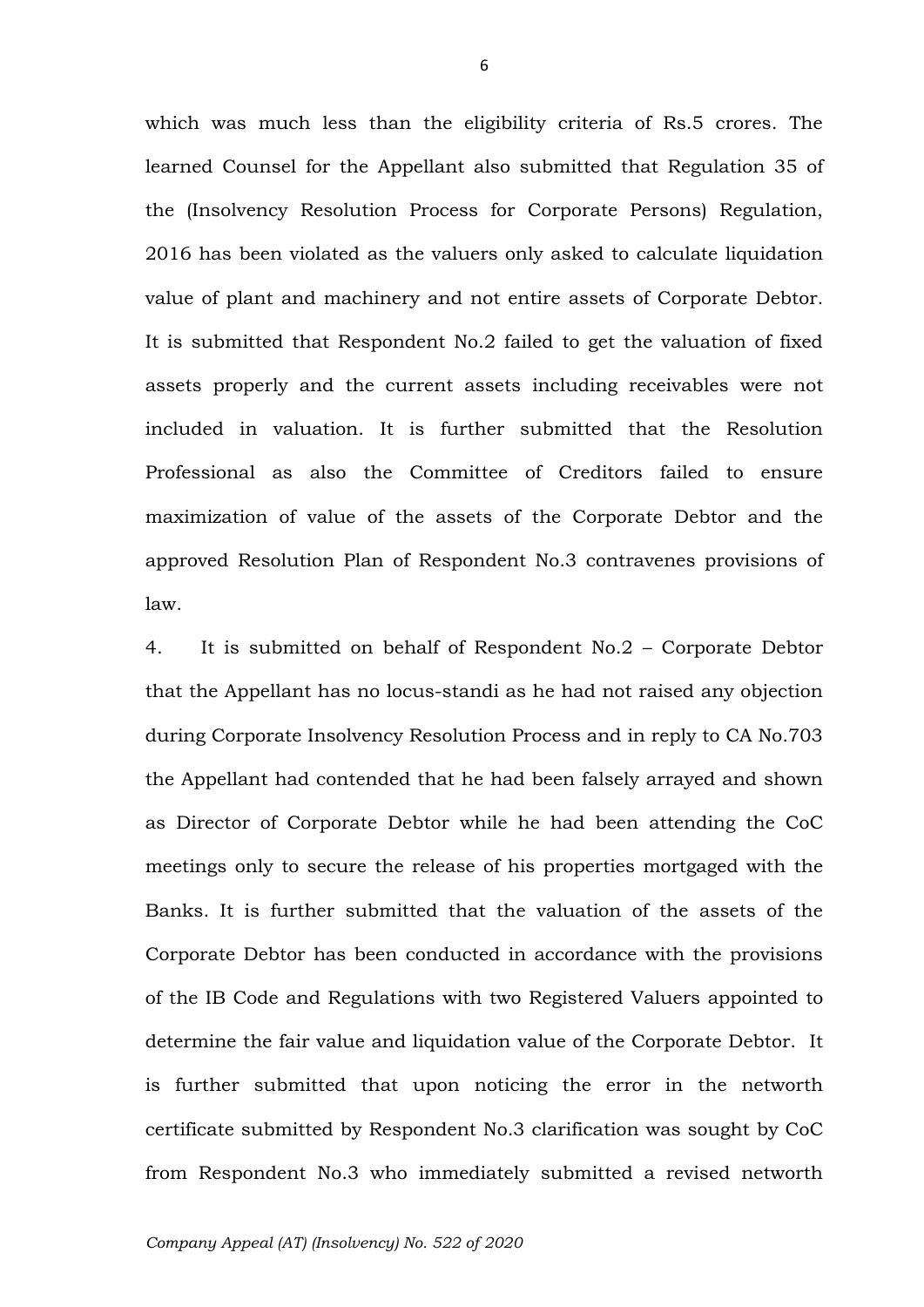certificate dated 15th March, 2019 to the RP, which was placed before the CoC for consideration and Resolution Plan submitted by Respondent No.3 was approved by CoC only after consideration of the revised networth certificate submitted by Respondent No.3. It is submitted that the plant and machinery of the Corporate Debtor had been set on fire and a complaint in this regard had been lodged against the Appellant, who had been arrested by Police and is presently on bail. It is submitted that the criminal case is pending determination before learned Session Judge, Gautam Buddh Nagar, Uttar Pradesh.

5. Refuting the contentions of Appellant learned Counsel for the Successful Resolution Application/ Respondent No.3 submitted that reflection of name of JSV Motors & Construction Pvt. Ltd. in the networth certificate dated 1st October, 2018 submitted by Respondent No.3 was nothing but an inadvertent error caused due to a typographical mistake and the amount of Rs.637.40 lakhs mentioned as networth of Respondent No.3 did not include networth of any other Company. Immediately upon learning that an error had occurred, Respondent No.3 submitted a revised networth certificate dated 15th March, 2019, which was subsequently placed before the CoC. It is further submitted that it is only after the CoC, upon consideration accepted the eligibility of Respondent No.3 that negotiations on financial terms of the Resolution Plan were conducted. It is further submitted that CoC approved the Resolution Plan submitted by Respondent No.3 with about 93% of the voting shares. The approved Resolution Plan is in the process of implementation and out of total value of Rs.22.10 crores Respondent No.3 has already deposited an amount of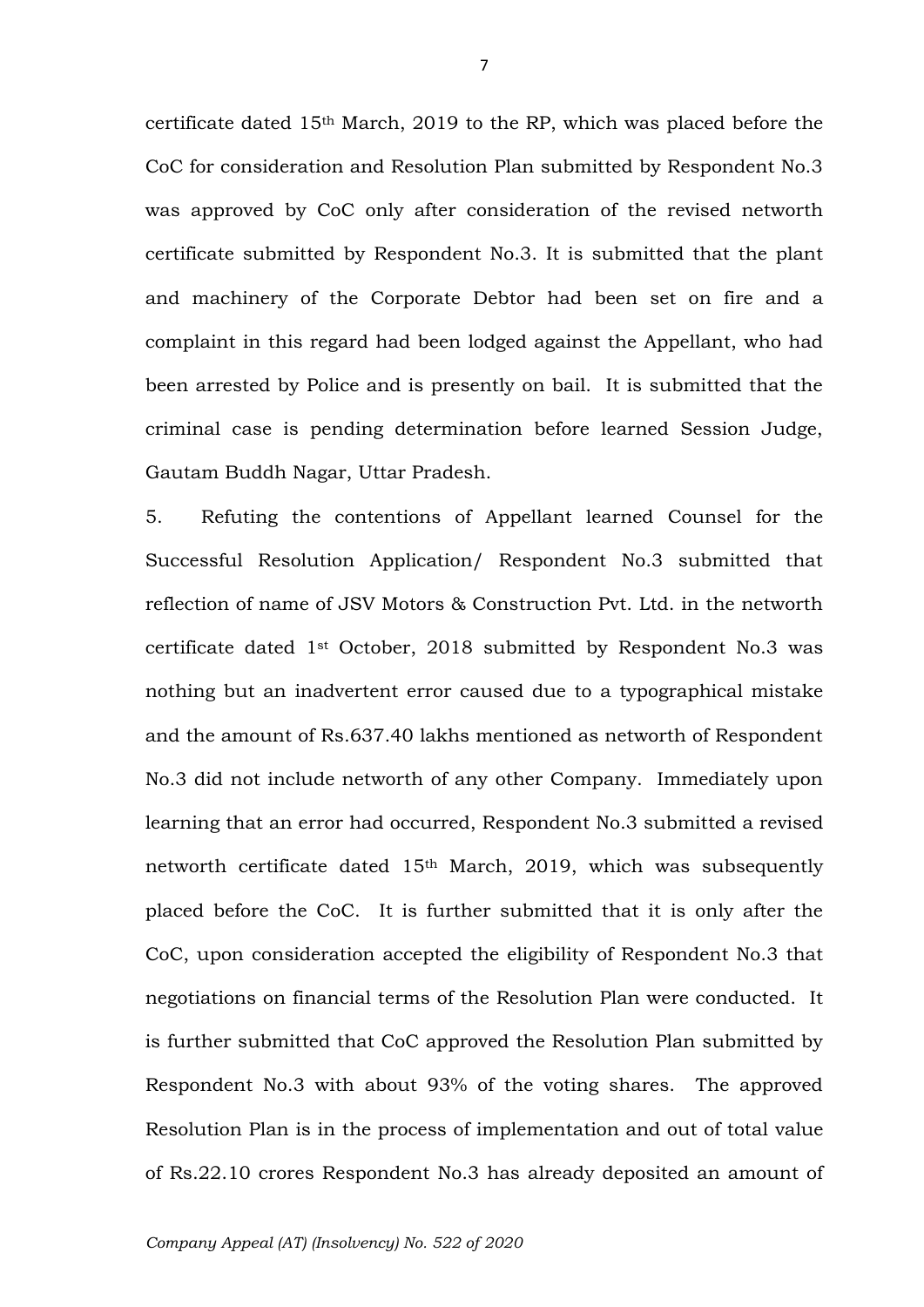Rs.30 lakhs being 5% of the cash contribution of the Resolution Plan and has already made an upfront payment of Rs.3 crores out of total contribution of Rs.6.10 crores besides making investment of Rs.4.55 crores on building infrastructure. It is submitted that the Appellant has no locus standi with respect to valuation of the assets of the Corporate Debtor and commercial wisdom of CoC and the decision of the Adjudicating Authority cannot be assailed by the Appellant on this aspect. 6. Heard learned Counsel for the parties and waded through the record. It is not in dispute that as per eligibility criteria laid down by the CoC the Resolution Applicant was required to have a networth of Rs.5 crores. Appellant is aggrieved of acceptance of bid of Respondent No.3 on the score that the Respondent No.3 did not comply with the networth eligibility. In this regard, it is pointed out that the networth certificate dated 1<sup>st</sup> October, 2018 shows the networth of Rs.637.40 lakhs as on  $31^{st}$ August, 2018 qua M/s. Vaibhav Build Tech Pvt. Ltd., JSV Motors & Constructions Pvt. Ltd. (page 91 of Appeal paper book). According to learned Counsel for the Appellant the certificate records the networth of two companies, including Respondent No.3, without specifying their relationship. It is submitted that the networth of Respondent No.3 was barely 2.93 crores at the relevant time when computed in terms of provisions of Companies Act and the Resolution Professional accepted the bid of Respondent No.3 inspite of Respondent No.3 not complying with the eligibility criteria as regards networth. It is further contended that this eligibility criteria in regard to networth was ignored by the Resolution Professional as also by the Committee of Creditors while approving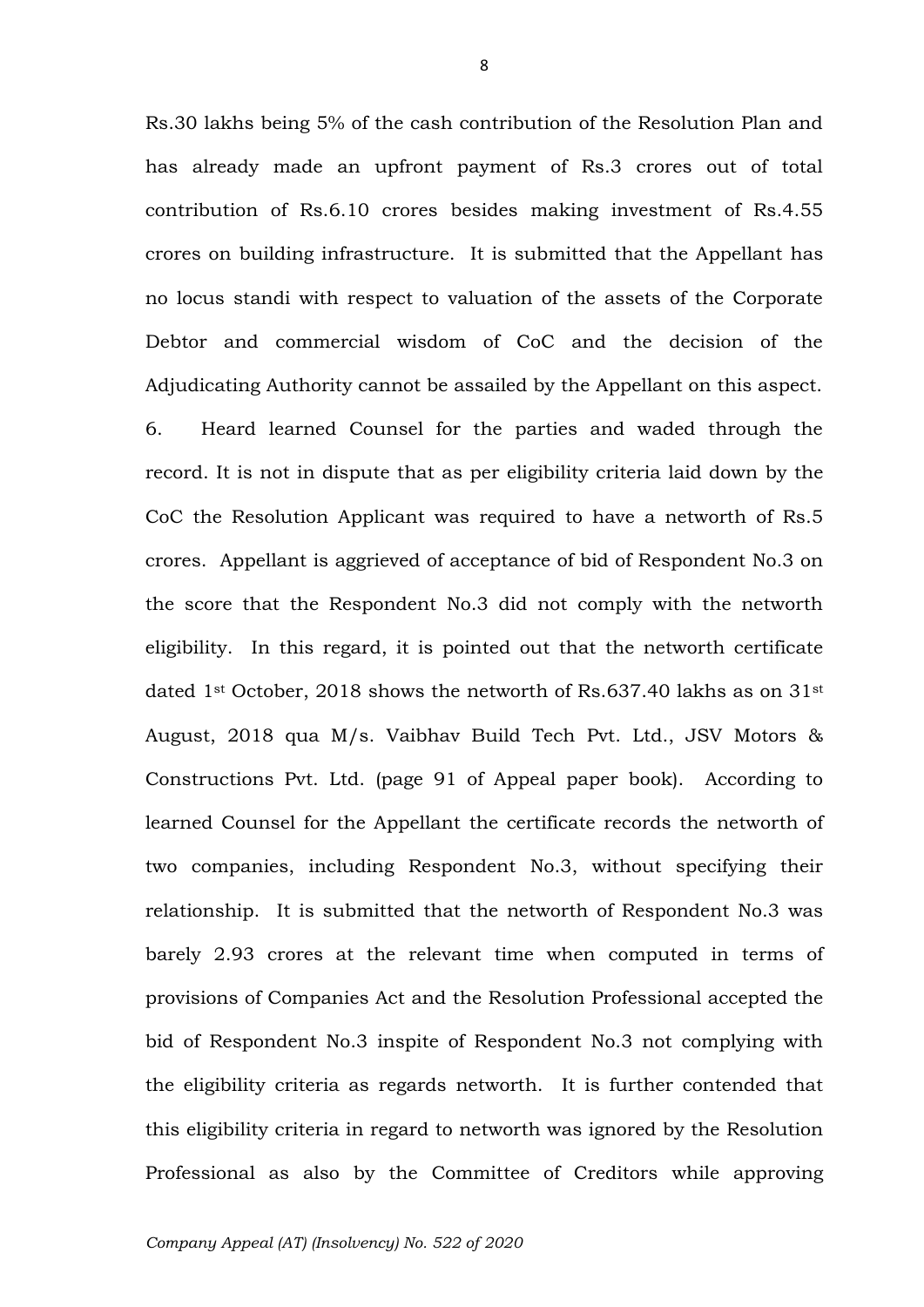Resolution Plan of Respondent No.3. It is not in controversy that Respondent No.3 had submitted a revised networth certificate. Respondent No.3 has come up with an explanation in this regard. It is submitted that in the networth certificate dated 1st October, 2018 the name of JSV Motors & Construction Pvt. Ltd. got reflected on account of an inadvertent error due to a typographical mistake and the amount of Rs.637.40 lakhs mentioned as networth of Respondent No.3 did not include networth of any other company. It is seen from record that Respondent No.3 has, upon discovering such error, submitted a revised networth certificate dated 15th March, 2019. It is absurd on the part of the Appellant to suggest that a back dated networth certificate was surreptitiously placed on record without disclosing the actual date of submission as the defective certificate had been issued on  $1<sup>st</sup>$  October, 2018 whereas the revised certificate, subsequent to discovery of error/ mistake, was issued on 15th March, 2019. Resolution Professional is stated to have presented the same before Committee of Creditors, which in its meeting dated 24th July, 2019, after considering the eligibility of Respondent No.3, negotiated on the financial terms of Resolution Plan in question, which was duly approved by CoC with 93% of the voting shares. It is brought to our notice that the Appellant has participated in Committee of Creditors' meeting during CIRP process but never raised the issue with regard to the eligibility of Respondent No.3 as regards networth criteria. It is too late in the day to accept the argument emanating from the Appellant that the networth of the Resolution Applicant calculated on the basis of market value of fixed assets minus secured loans is not in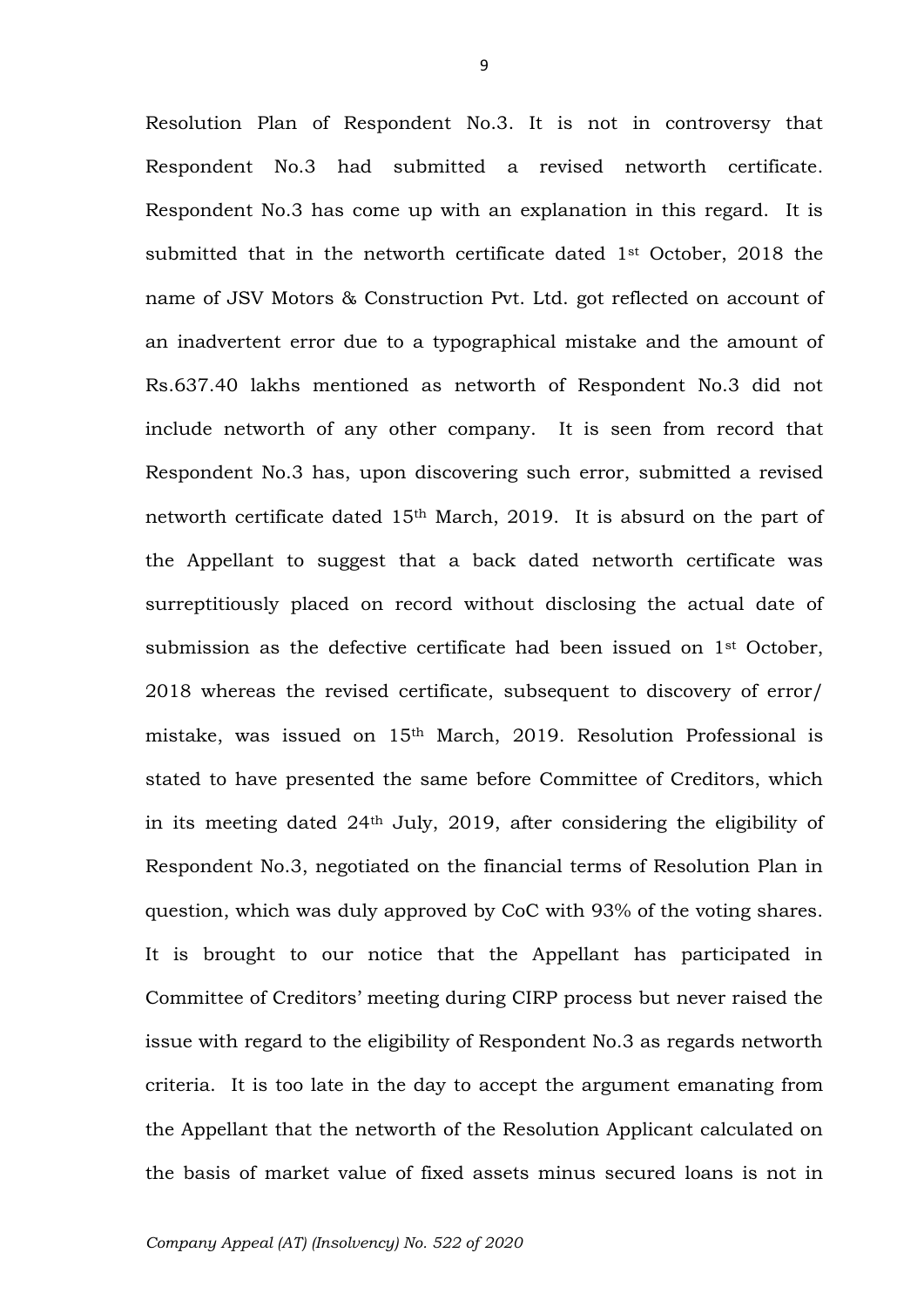accordance with the definition of networth under Section 2 (57) of the Companies Act, 2013. No objection to calculation having been raised at the relevant time and the criteria adopted for arriving at the conclusion in regard to networth not being shown to be fundamentally flawed and perverse, argument raised on this score is repelled. No objection on this score can be permitted to be raised by the Appellant after the Resolution Plan has been approved by the Committee of Creditors with huge majority of voting share.

7. Objection in regard to valuation conducted by the Resolution Professional and approved by the Committee of Creditors is equally without substance. It is not disputed that two registered Valuers were appointed to determine fair value and liquidation value of the Corporate Debtor. Such valuation reports were placed before Committee of Creditors which in its 6th meeting held on 18th July, 2019 considered the same before approving the Resolution Plan. In *"Maharashtra Seamless Ltd. vs. Padmanabhan Venkatesh & Ors. - Civil Appeal 4242 of*  2019<sup>*n*</sup> decided on 22<sup>nd</sup> January, 2020, Hon'ble Apex Court observed that the object behind carrying out valuation of the assets of the Corporate Debtor is to assist the Committee of Creditors to take decisions on a Resolution Plan. It was further held that there is no requirement that the Resolution Plan should match the maximized asset value of the Corporate Debtor. Relevant extract from the judgment is reproduced herein below: -

> *"25. Now the question arises as to whether, while approving a resolution plan, the Adjudicating Authority could reassess a resolution plan approved*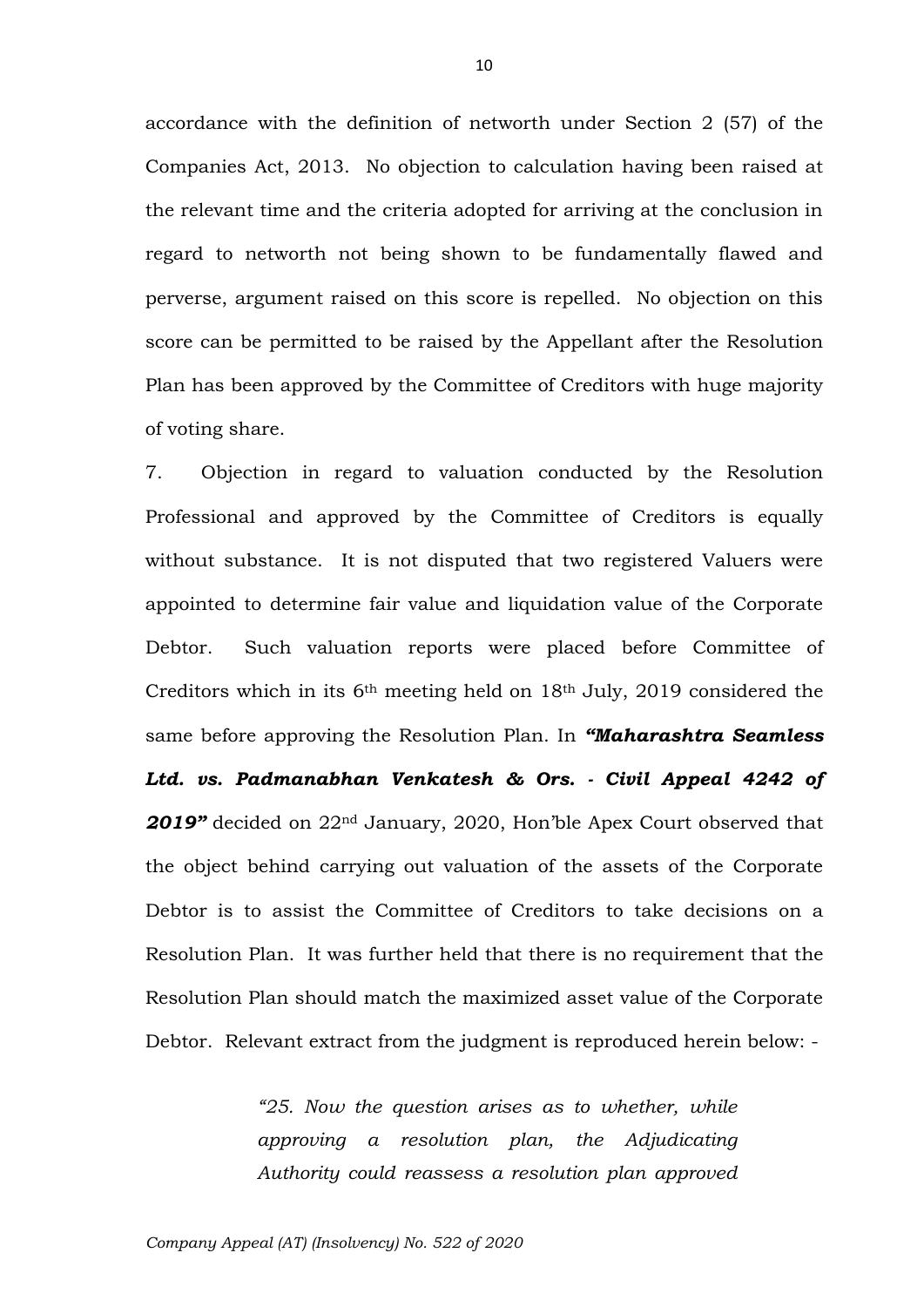*by the Committee of Creditors, even if the same otherwise complies with the requirement of Section 31 of the Code. Learned counsel appearing for the Indian Bank and the said erstwhile promoter of the corporate debtor have emphasised that there could be no reason to release property valued at Rs.597.54 crores to MSL for Rs.477 crores. Learned counsel appearing for these two respondents have sought to strengthen their submission on this point referring to the other Resolution Applicant whose bid was for Rs.490 crores which is more than that of the appellant MSL.*

*26. No provision in the Code or Regulations has been brought to our notice under which the bid of any Resolution Applicant has to match liquidation value arrived at in the manner provided in Clause 35 of the Insolvency and Bankruptcy Board of India (Insolvency Resolution Process for Corporate Persons) Regulations, 2016. This point has been dealt with in the case of Essar Steel (supra). We have quoted above the relevant passages from this judgment.*

*27. It appears to us that the object behind prescribing such valuation process is to assist the CoC to take decision on a resolution plan properly. Once, a resolution plan is approved by the CoC, the statutory mandate on the Adjudicating Authority under Section 31(1) of the Code is to ascertain that a resolution plan meets the requirement of sub-sections (2) and (4) of Section 30 thereof. We, per se, do not find any breach of the said provisions in the order of the Adjudicating Authority in approving the resolution plan."*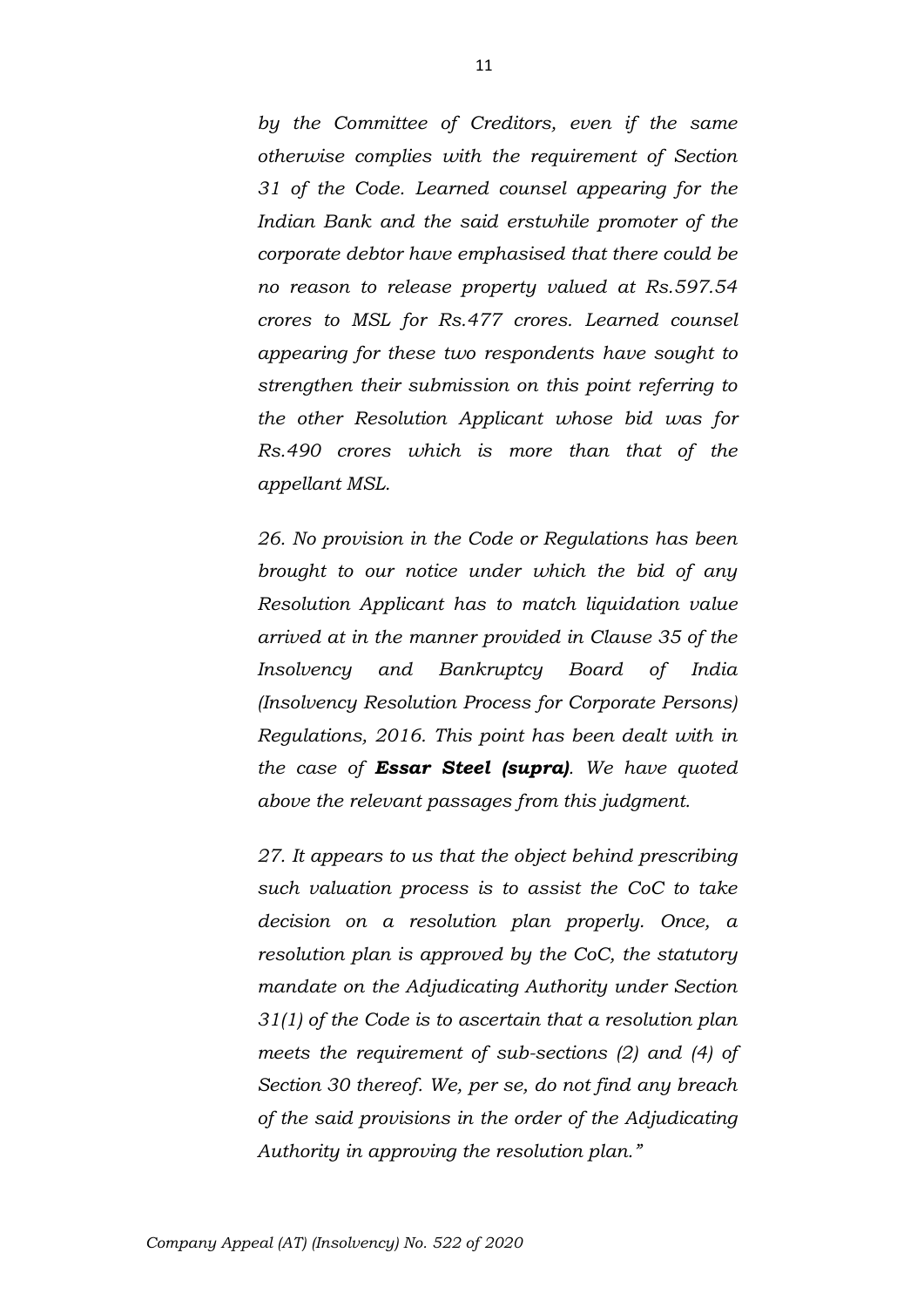8. The dictum of Hon'ble Apex Court in *"Hon'ble Apex Court in K. Shashidhar vs. Indian Overseas Bank and Ors. reported in (2019)*  **SccOnline SC 257"** is loud and clear. The commercial wisdom of CoC has been given paramount status without any judicial intervention for ensuring completion of the resolution process within the timelines prescribed by IBC. Judicial review of a Resolution Plan approved by the CoC is limited as laid down in *"Committee of Creditors of Educomp Solutions Ltd. vs. Ebix Singapore Pte. Ltd. & Anr."*

9. Implementation of the approved Resolution Plan is underway. Respondent No.3 is stated to have already deposited an amount of Rs.30 lakhs being 5% of cash contribution of the Resolution Plan having total value of Rs.22.10 crores. An upfront payment of Rs.3 crores besides investment of Rs.4.5 crores on building infrastructure for setting up plant and machinery for the Corporate Debtor is said to have been made by Respondent No.3. It has been brought to our notice that the plant and machinery of the Corporate Debtor had been set ablaze and a criminal case stands registered against the Appellant and is pending judicial determination before learned Sessions Judge, Gautam Buddh Nagar, Uttar Pradesh. Admittedly, the Appellant is an Ex-Director of the Corporate Debtor and the law does not enjoin upon him any right or power to challenge the commercial wisdom of Committee of Creditors in regard to approval of Resolution Plan, which has already got the approval of Adjudicating Authority and is undergoing implementation. The Appellant cannot be permitted to scuttle the process at this stage and that too without substantial grounds. No material irregularity in